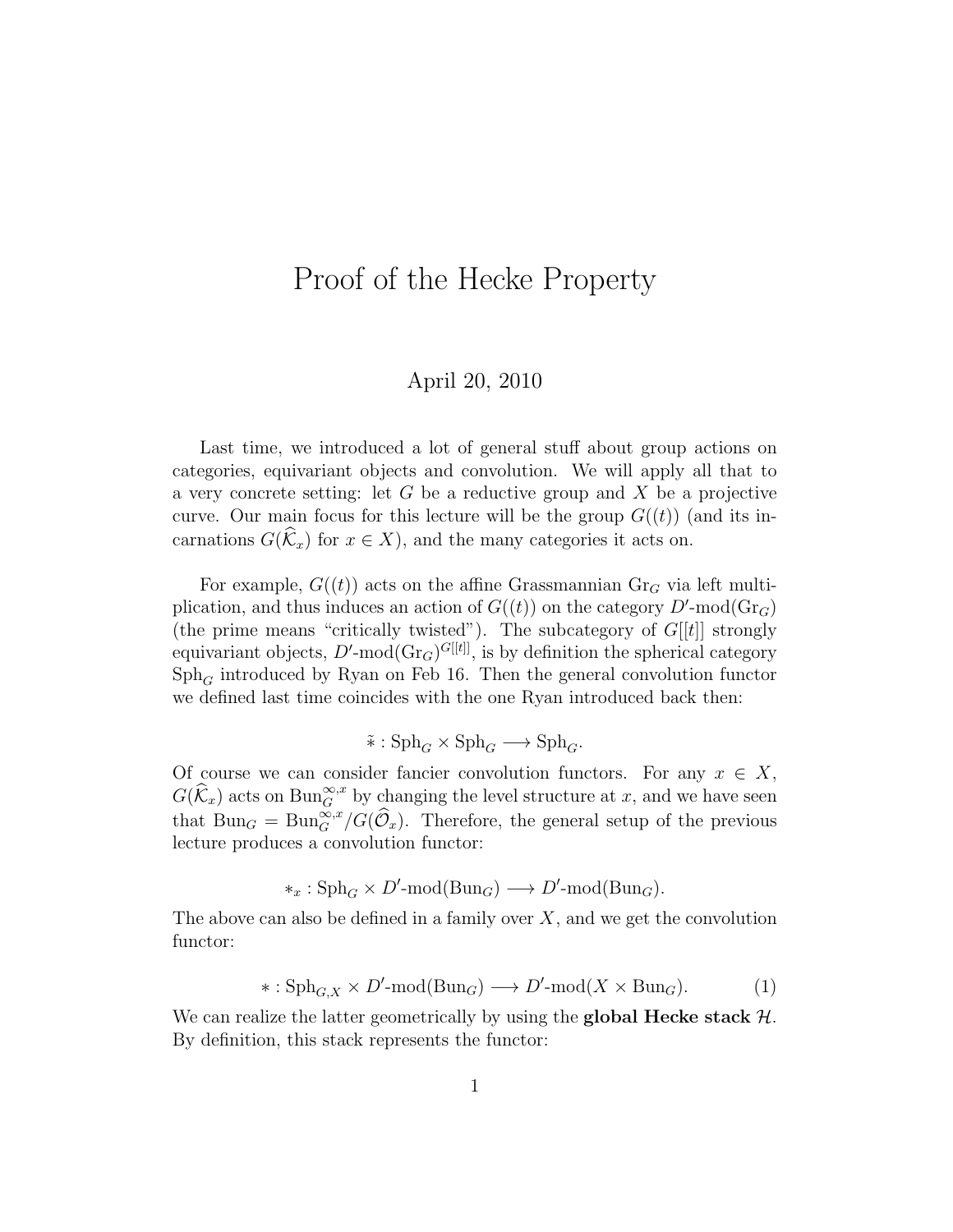$$
S \longrightarrow \mathcal{H}(S) = \{(x, T_1, T_2, \alpha), x : S \longrightarrow X,
$$
  

$$
T_1, T_2 \text{ are } G-\text{torsors on } X \times S, T_1|_{X \times S - \Gamma_x} \xrightarrow{\alpha} T_2|_{X \times S - \Gamma_x}.
$$

The projections onto the  $T_1$  and the  $(T_2, x)$  components, respectively, give rise to the following two morphisms:



By patiently unwinding the definition, one sees that the convolution functor of (1) coincides with:

$$
\mathcal{S} * \mathcal{M} = \overset{\rightarrow}{h}_! (\widetilde{\mathcal{S}} \otimes \overset{\leftarrow}{h}^* (\mathcal{M})).
$$

Recall the Satake equivalence of categories:

$$
\text{Rep}_{G^L} \cong \text{Sph}_G, \quad V \longrightarrow \mathcal{S}_V.
$$

Any  $G^L$ –local system  $\tilde{\sigma}$  on X can be tensored up with any  $V \in \text{Rep}_{G^L}$ , to give a D–module  $V_{\tilde{\sigma}}$  on X. In other words,  $\tilde{\sigma}$  is a tensor functor from  $\text{Rep}_{G^L}$ to  $D\text{-mod}(X)$ .

**Definition 1** In this lecture, a Hecke **eigensheaf** with **eigenvalue**  $\tilde{\sigma}$  is a  $D'-module \mathcal{M}$  on  $Bun_G$ , together with a compatible collection of isomorphisms:

$$
S_V * \mathcal{M} \cong V_{\widetilde{\sigma}} \boxtimes \mathcal{M} \quad \in D' \text{-mod}(X \times \text{Bun}_G), \tag{2}
$$

for all  $V \in \text{Rep}_{GL}$ , which are unital and multiplicative. Unital means that the above isomorphism is the identity when  $V = \mathbb{C}$ . Multiplicative means that the following diagram must commute for all  $V, W \in \text{Rep}_{GL}$ :

$$
\mathcal{S}_{V \otimes W} * \mathcal{M} \xrightarrow{\cong} (\mathcal{S}_V * \mathcal{S}_W) * \mathcal{M} \xrightarrow{\cong} \mathcal{S}_V * (\mathcal{S}_W * \mathcal{M})
$$
  
\n
$$
\cong \downarrow \qquad \qquad \downarrow \cong
$$
  
\n
$$
(V \otimes W)_{\widetilde{\sigma}} \boxtimes \mathcal{M} \xrightarrow{\cong} V_{\widetilde{\sigma}} \otimes (W_{\widetilde{\sigma}} \boxtimes \mathcal{M}) \xrightarrow{\cong} \mathcal{S}_V * (W_{\widetilde{\sigma}} \boxtimes \mathcal{M})
$$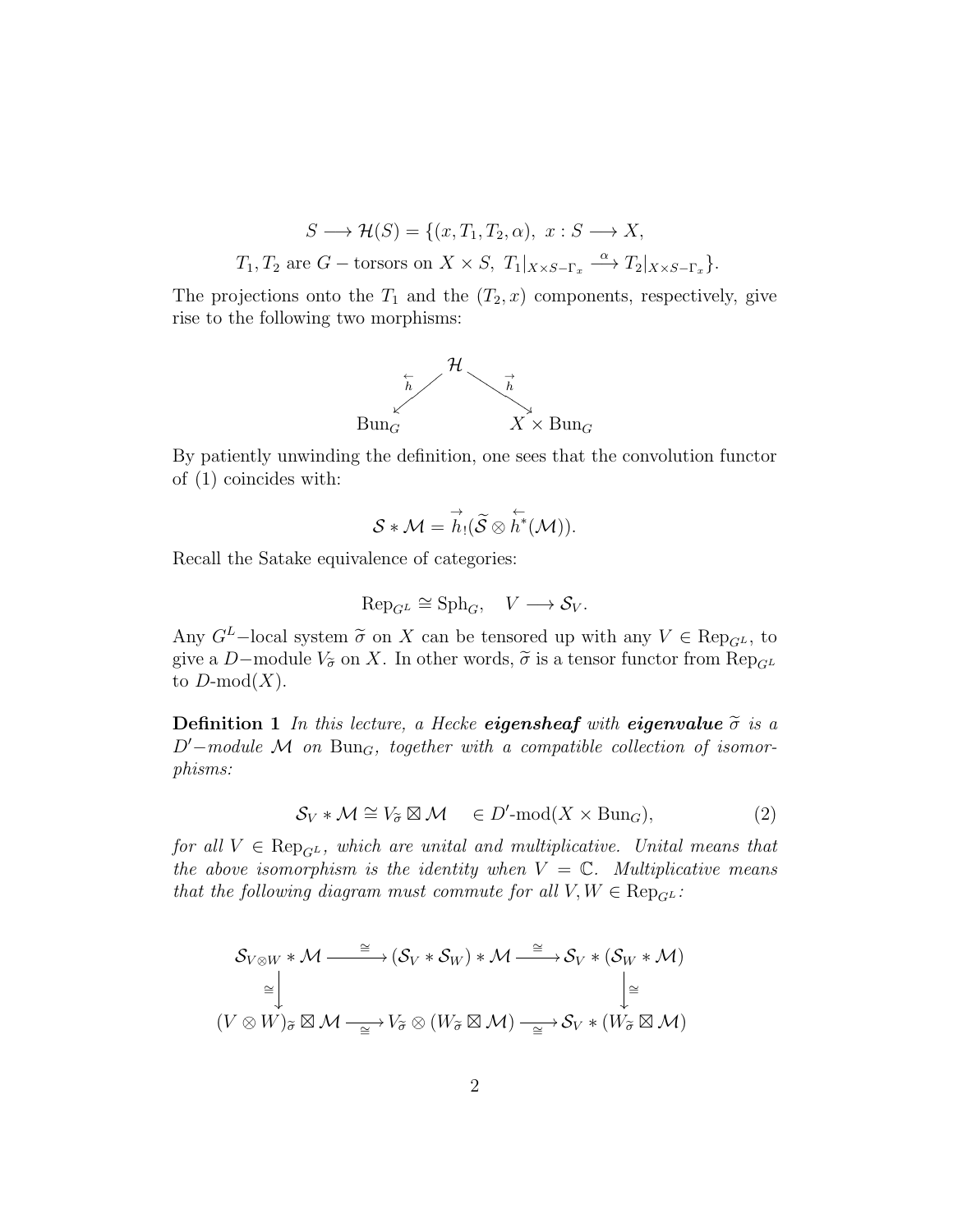Remark 1 The actual definition of Hecke eigensheaf is a bit stronger: it requires compatible families of isomorphisms as in (2) for each  $n \geq 1$ , where Sph and H are replaced by Ryan's  $\text{Sph}_n$  and  $\mathcal{H}_n$ . We require this data to be "factorizable", i.e. possess appropriate compatibilities as n varies.

Opers give us some very nice candidates for eigenvalues: recall the space of global opers  $Op_{GL}(X)$  = Spec  $\mathfrak{z}(X)$ . In the first semester, we struggled to produce a map  $\mathfrak{z}(X) \longrightarrow \Gamma(\text{Bun}_G, D')$  called the *quantum Hitchin integrable* system. Under this map, any D'-module over Bun<sub>G</sub> acquires a  $\chi(X)$ –module structure. Therefore, for any point  $\sigma \in \mathrm{Op}_{G^L}(X)$ , we can look at:

$$
D'_{\sigma} := D' \otimes_{\mathfrak{z}(X)} k_{\sigma} \quad \in D' \text{-mod}(\text{Bun}_G),
$$

where  $k_{\sigma} = \mathfrak{z}(X)/\mathfrak{m}_{\sigma}$ . Our job for today is to prove the following:

**Theorem 1** For any oper  $\sigma$ ,  $D'_{\sigma}$  is a Hecke eigensheaf with eigenvalue  $\sigma$ .

Before we jump into the proof of the Theorem, let's take a minute to understand its scope. This theorem produces a particular Hecke eigensheaf, with eigenvalue any given local system  $\sigma$  which admits an oper structure. We cannot and do not yet say anything about general local systems.

The proof relies heavily on our earlier study of opers, and also the notion of localization-globalization. We need the latter in the following setting:

$$
\begin{aligned}\n &\left(\hat{\mathfrak{g}}'-\text{mod}\right)^{G[[t]]} \xrightarrow{\text{loc}} D'-\text{mod}(\text{Bun}_G), \qquad \text{loc}(V) = D' \otimes_{\hat{\mathfrak{g}}'} V, \\
 &D'-\text{mod}(\text{Gr}_G) \xrightarrow{\Gamma} (\hat{\mathfrak{g}}'-\text{mod})^{G[[t]]}, \qquad \Gamma(\mathcal{M}) = \Gamma(\text{Gr}_G, \mathcal{M}).\n \end{aligned}
$$

These functors commute with the convolution action  $\text{Sph}_G \times \cdot \longrightarrow \cdot$ .

**Lemma 1** Recall that the vacuum module is  $V' = Ind_{\sigma}^{\hat{\theta}}$  $^{\hat{\mathfrak{g}}'}_{\mathfrak{g}[[t]]\oplus \mathbb{C}}(\mathbb{C}), \ and \ let \ \delta_1$ be the  $\delta$ -function at the unit  $1 \in \text{Gr}_G$ . Then we have:

$$
loc(\mathbb{V}') = D',\tag{3}
$$

$$
\mathbb{V}' = \Gamma(\delta_1),\tag{4}
$$

$$
S * \mathbb{V}' = \Gamma(S),\tag{5}
$$

for any  $S \in \mathrm{Sph}_G$ .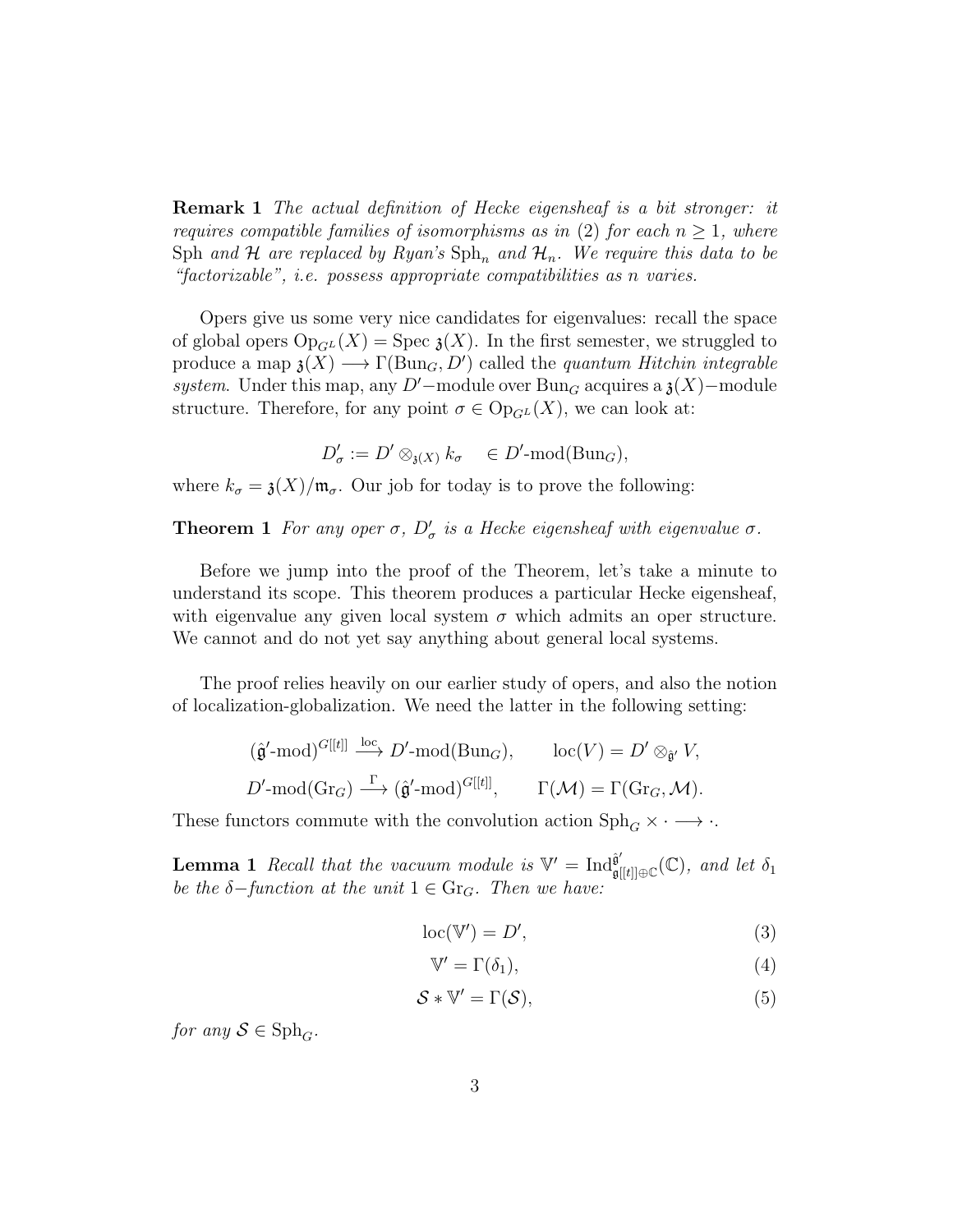The proof of the above lemma is immediate from the definitions. For our next ingredient, let us fix a point  $x \in X$ , and let its formal neighborhood be  $\mathcal{D}_x \hookrightarrow X$ . Consider the following closed embeddings:

$$
\sigma \longrightarrow \mathrm{Op}_{G^L}(X) \longrightarrow \mathrm{Op}_{G^L}(\mathcal{D}_x)
$$
  
\n
$$
\parallel \qquad \qquad \downarrow \qquad \qquad \parallel
$$
  
\n
$$
\mathrm{Spec} \, \mathfrak{z}(X) \longrightarrow \mathrm{Spec} \, \mathfrak{z}_x
$$

Now we can take the universal opers on the above spaces (twisted by  $V \in$  $\text{Rep}_{GL}$ ), each of which is the restriction of the one on its right:

$$
V_{\sigma}|_{\mathcal{D}_x} \longrightarrow \mathcal{V}^{\mathcal{B}}|_{\mathcal{D}_x} \longrightarrow \mathcal{V}^{\mathcal{B}}|_{\mathcal{D}_x}
$$
  
\n
$$
\downarrow \qquad \qquad \downarrow \qquad \qquad \downarrow
$$
  
\n
$$
\sigma \times \mathcal{D}_x \longrightarrow \mathrm{Op}_{G^L}(X) \times \mathcal{D}_x \longrightarrow \mathrm{Op}_{G^L}(\mathcal{D}_x) \times \mathcal{D}_x
$$

The letters g and l stand for global and local. Meanwhile,  $V_{\sigma}$  is the D'module on  $X$  that appears in  $(2)$ . Restrict all these bundles to the closed point  $x \in \mathcal{D}_x$ :

$$
\begin{array}{ccc}\nV_{\sigma}|_x & & \mathcal{V}_x^{\mathbf{g}} & & \mathcal{V}_x^{\mathbf{l}} \\
\downarrow & & \downarrow & & \downarrow \\
\sigma & \longrightarrow \mathrm{Op}_{G^L}(X) & \longrightarrow \mathrm{Op}_{G^L}(\mathcal{D}_x)\n\end{array}
$$

In particular, we see that  $\mathcal{V}_x^{\mathbf{l}}$  is a  $\mathfrak{z}_x$ -module. The following result was proved in Sam's talk.

**Theorem 2** For any point  $x \in X$  and any local coordinate at x, we have an *identification*  $\mathfrak{z}_x \cong \text{End}(\mathbb{V}')$ . With this in mind, we have:

$$
\Gamma(\mathcal{S}_V) \cong \mathcal{V}_x^{\mathbf{l}} \otimes_{\mathfrak{z}_x} \mathbb{V}'.
$$

Moreover, these isomorphisms are unital and multiplicative in V .

**Proof of Theorem 1:** Start by using  $(3)$ ,  $(4)$  and  $(5)$ :

$$
\mathcal{S}_V * D'|_x = \mathrm{loc}(\mathcal{S}_V * \mathbb{V}') \cong \mathrm{loc}(\Gamma(\mathcal{S}_V)).
$$